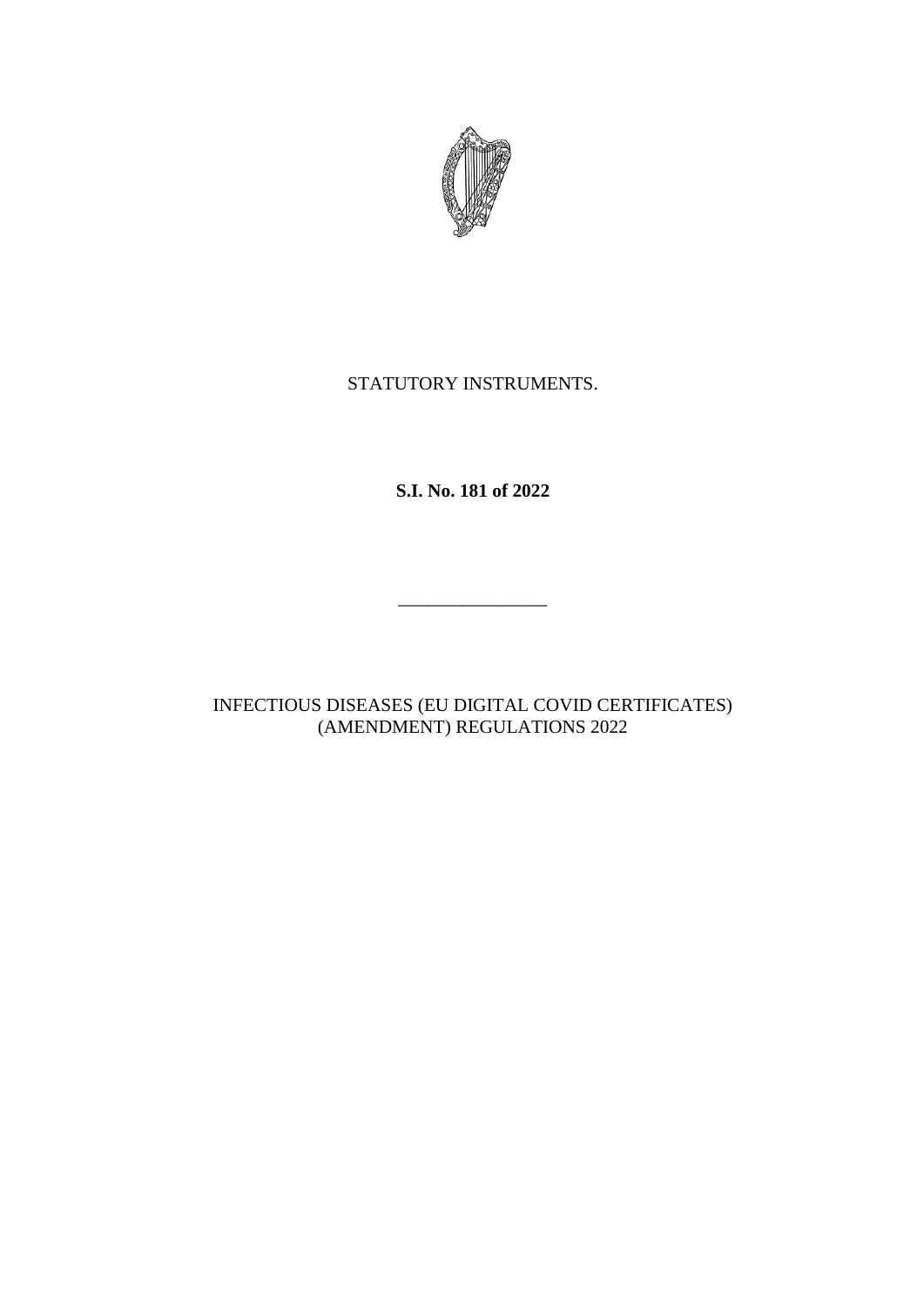## S.I. No. 181 of 2022

# INFECTIOUS DISEASES (EU DIGITAL COVID CERTIFICATES) (AMENDMENT) REGULATIONS 2022

I, STEPHEN DONNELLY, Minister for Health, in exercise of the powers conferred on me by sections 5 and 31 (amended by section 34 of the Health Act 1953 (No. 26 of 1953)) of the Health Act 1947 (No. 28 of 1947), hereby make the following regulations:

1. (1) These Regulations may be cited as the Infectious Diseases (EU Digital Covid Certificates) (Amendment) Regulations 2022.

(2) These Regulations shall come into operation on the 14th day of April 2022.

2. Regulation 2 of the Infectious Diseases (EU Digital Covid Certificates) Regulations 2022 (S.I. No. 139 of 2022) is amended by the substitution of the following definition for the definition of "Digital Covid Certificate Regulation":

" 'Digital Covid Certificate Regulation' means Regulation (EU) 2021/953 of the European Parliament and of the Council of  $14$  June  $2021<sup>1</sup>$  on a framework for the issuance, verification and acceptance of interoperable COVID-19 vaccination, test and recovery certificates (EU Digital COVID Certificate) to facilitate free movement during the COVID-19 pandemic, as amended by Commission Delegated Regulation (EU) 2021/2288 of 21 December 2021<sup>2</sup>, Commission Delegated Regulation (EU)  $2022/256$  of 22 February  $2022<sup>3</sup>$  and Commission Delegated Regulation (EU) 2022/503 of 29 March 2022<sup>4</sup>;".



GIVEN under my Official Seal, 13 April, 2022.

STEPHEN DONNELLY, Minister for Health.

<sup>1</sup> OJ No. L 211, 15.06.2021, p. 1

<sup>2</sup> OJ No. L 458, 22.12.2021, p. 459

<sup>3</sup> OJ No. L 42, 23.02.2022, p. 4

<sup>4</sup> OJ No. L 102, 30.03.2022, p. 8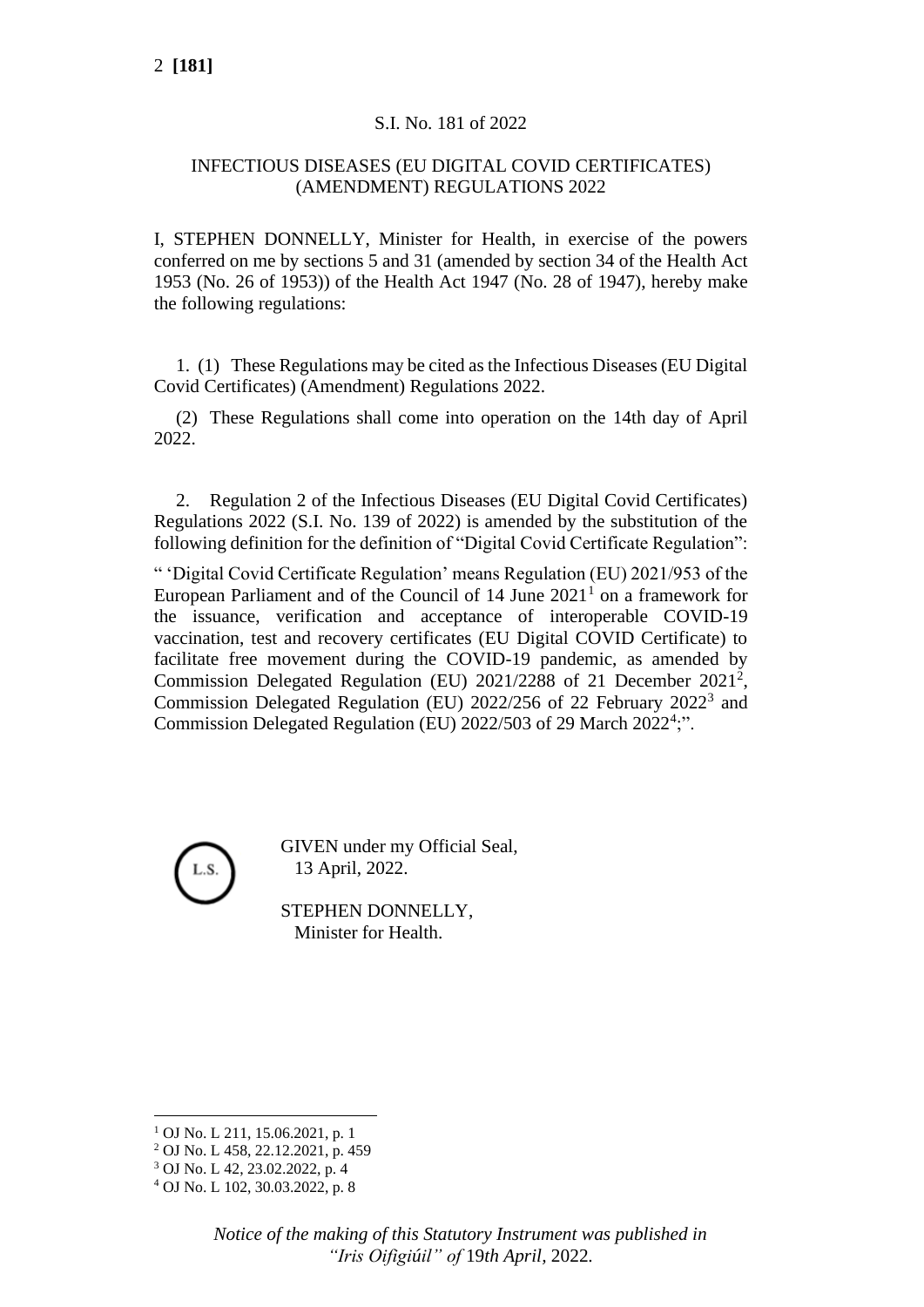#### EXPLANATORY NOTE

## (*This note is not part of the Instrument and does not purport to be a legal interpretation.)*

These Regulations made under sections 5 and 31 (amended by section 34 of the Health Act 1953 (No. 26 of 1953)) of the Health Act 1947 (No. 28 of 1947) serve to amend S.I. No. 139 of 2022 with respect to the definition of 'Digital Covid Certificate Regulation'.